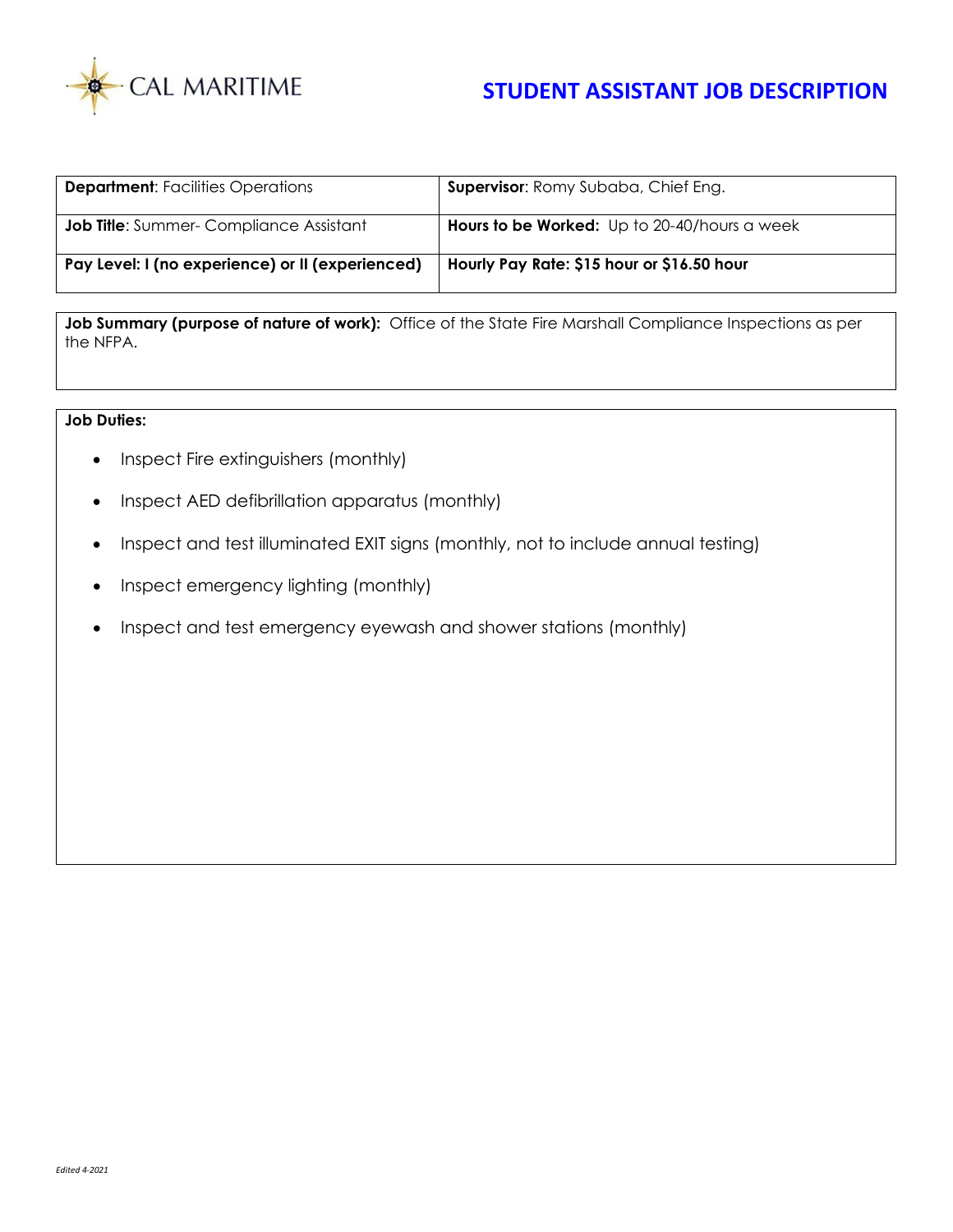

## **Required (or Preferred) Skills, Knowledge, and Abilities:**

- Prior experience preferred. Facilities will provide training for inexperienced candidates
- Basic computer skills, Excel spreadsheet
- Must be able to walk and stand for prolonged periods
- Write reports
- Maintain compliance inspection database

**Background Check:** Satisfactory completion of a background check (including a criminal records check and fingerprinting) is required for employment. CSU will make a conditional offer of employment, which may be rescinded if the background check reveals disqualifying information, and/or it is discovered that the candidate knowingly withheld or falsified information. Failure to satisfactorily complete the background check may affect the continued employment of a current CSU employee who was conditionally offered the position.

**Mandated Reporter:** The person holding this position is considered a 'mandated reporter' under the California Child Abuse and Neglect Reporting Act and is required to comply with the requirements set forth in CSU Executive Order 1083 revised July 21, 2017 as a condition of employment.

**Title IX:** Please view the Notice of Non-Discrimination on the Basis of Gender or Sex and Contact Information for Title IX Coordinator at:<https://www2.calstate.edu/titleix>

**EEO Statement:** Cal Maritime is an Equal Opportunity, Affirmative Action Employer. The university subscribes to all state and federal regulations and prohibits discrimination based on race, color, religion, national origin, sex, gender identity/gender expression, sexual orientation, marital status, pregnancy, age, disability, genetic information, medical condition, covered veteran status, or any other protected status.

Reasonable Accommodations will be provided to applicants with qualifying disabilities who self-disclose by contacting the Benefits Coordinator at (707) 654-1146.